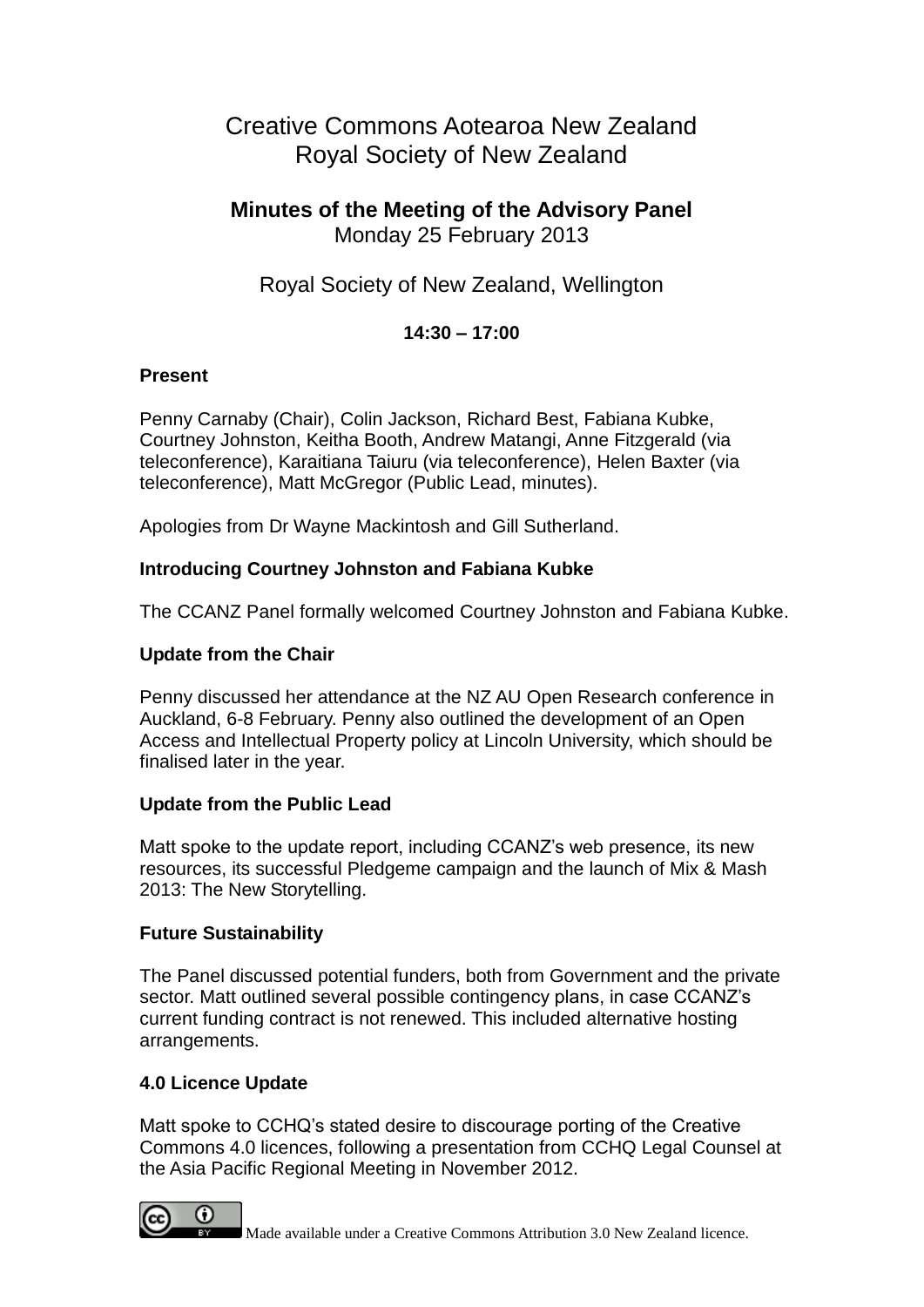The Panel discussed the potential translation of the Creative Commons 4.0 licences into Te Reo Māori, as well as the creation of an indigenous knowledge licence, pointing out that the latter would require a Government response to Wai262. Karaitiana will discuss potential developments with Susy Frankel.

Matt will continue to revisit this issue, working with Karaitiana and members of the legal team.

Penny discussed her work with indigenous knowledge and Intellectual Property at Lincoln.

Andrew and Richard committed to reviewing the 4.0 licence and participating in the regional call.

Anne has been working closely with CCHQ on the development of the final draft. Anne will forward a marked up version from CC AU to Richard and Andrew, prior to a Skype meeting.

#### **2013 Roadmap**

The Panel suggested several amendments to the draft roadmap. Matt will circulate a new draft to the Creative Commons community list for feedback.

#### **Open Access Conference**

Fabiana discussed the successful NZ AU Open Research Conference, 6-8 February 2013. On the third day of the conference, a group drafted the Tasman Declaration, outlining a specifically Australasian approach to Open Research. The organising committee plans to publish the declaration by the end of March.

Fabiana also pointed to the need for Open Research workshops, targeting specific sectors of the tertiary sector. Matt will follow up on this with Fabiana.

#### **NZGOAL Update**

Keitha updated the Panel on the progress of NZGOAL. She outlined changes in the Government Data and Information Re-use Steering Group. The latest survey on NZGOAL uptake went out on 18 February. Pointing to the ANZ Truckometer, Keitha asked for more sizzling stories of data reuse.

#### **Panel Member Reports**

0

Helen discussed the Makertorium, to take place at Te Papa, 27 April 2013. Helen also pointed to the success of Contribeauty, a design weekend which produced posters for Pledgeme, all licensed under Creative Commons.

Helen suggested that Matt approach the organisers of start-up weekend in August, which is focused on social enterprise, about using Creative Commons